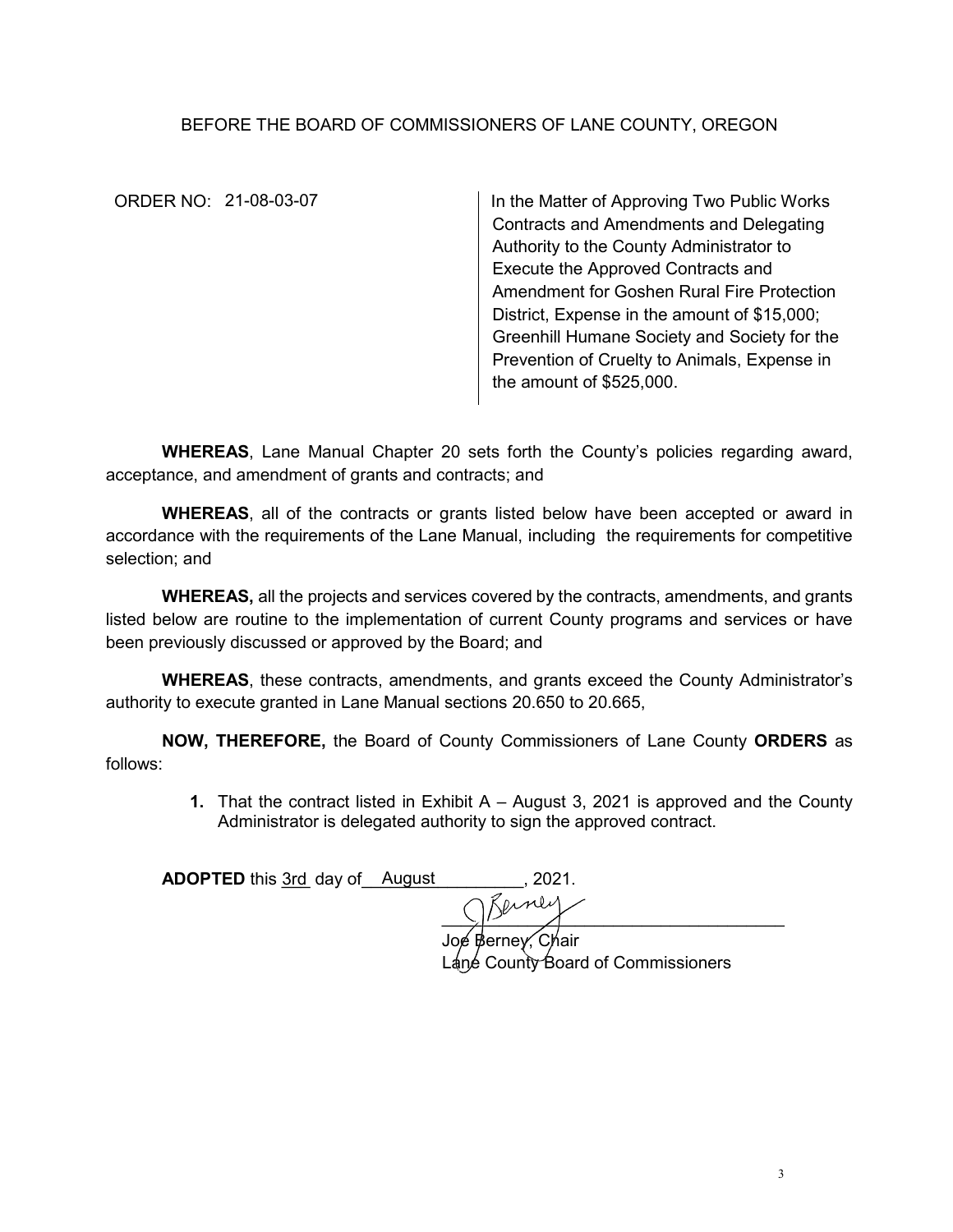## **PUBLIC WORKS**

| <b>Original contract title</b> | <b>Emergency Response at Howard Buford Recreation Area</b><br>(HBRA)                                                                                                                                                |
|--------------------------------|---------------------------------------------------------------------------------------------------------------------------------------------------------------------------------------------------------------------|
| Contractor/other party         | <b>Goshen Rural Fire Protection District</b>                                                                                                                                                                        |
| New or amendment               | New - Intergovernmental Agreement (IGA)                                                                                                                                                                             |
| Description                    | Goshen Rural Fire Protection District will answer any alarm for<br>structural fire, medical or related emergency on the service areas of<br>Howard Buford Recreation Area (HBRA)                                    |
| Amount                         | \$15,000 for the five-year term (\$3k per FY)                                                                                                                                                                       |
| Expense or revenue             | <b>Expense</b>                                                                                                                                                                                                      |
| Term of agreement              | Five-year term; July 2021 through June 2026.                                                                                                                                                                        |
| Previous board orders          | Yes, on the previous IGA 19-01-29-02                                                                                                                                                                                |
| Implications for policy        | None                                                                                                                                                                                                                |
| Board goals                    | Consistent with the Lane County Strategic Plan 2018-2021<br>Priority 1(c), Maintain and enhance public safety funding and<br>service delivery, focusing on improvements to services in<br>outlying and rural areas. |
| Health implications            | None                                                                                                                                                                                                                |